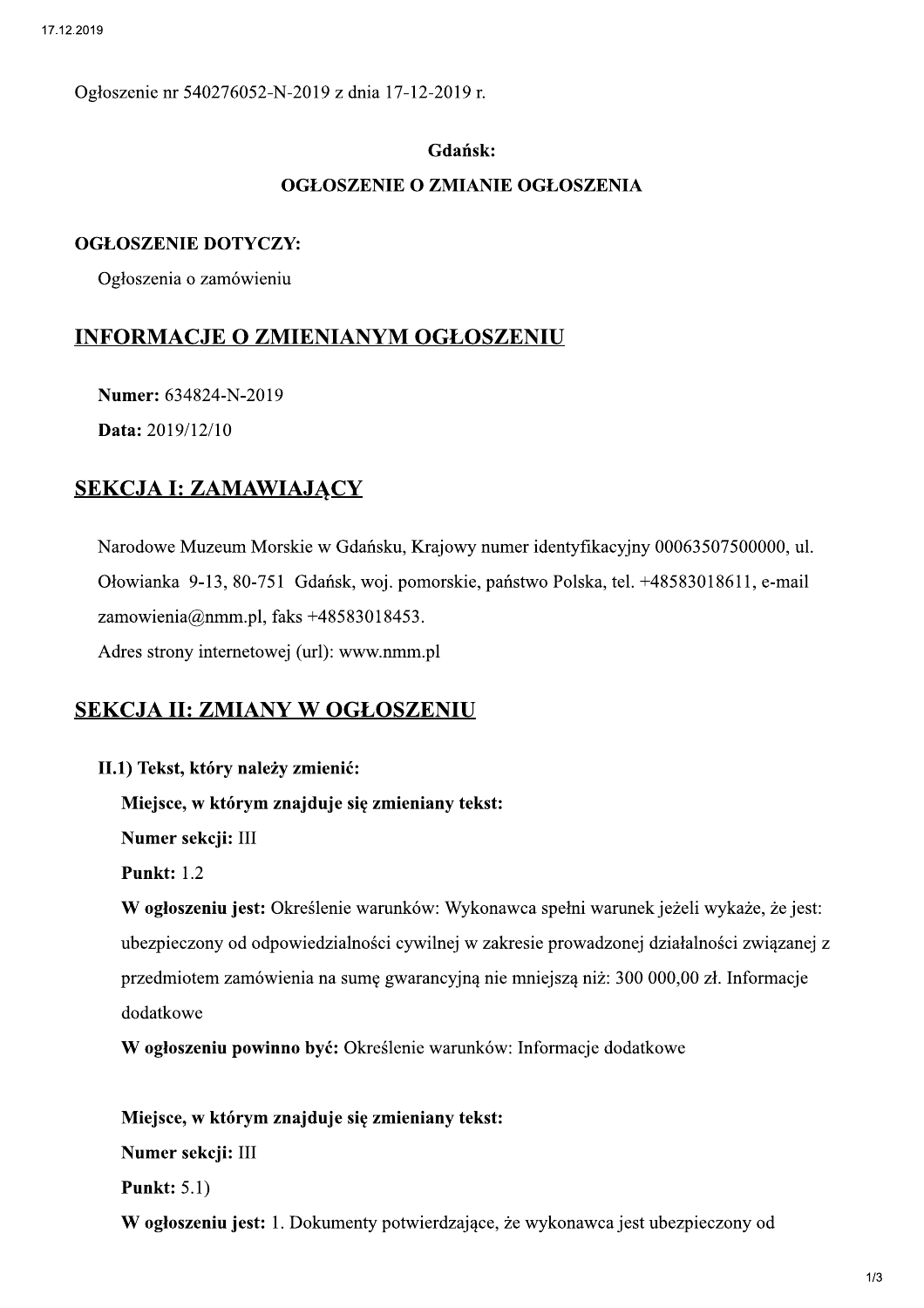odpowiedzialności cywilnej w zakresie prowadzonej działalności związanej z przedmiotem zamówienia na sume gwarancyjna określona przez zamawiającego. 2. Wykaz usług wykonanych, a w przypadku świadczeń okresowych lub ciągłych również wykonywanych, w okresie ostatnich 3 lat przed upływem terminu składania ofert, a jeżeli okres prowadzenia działalności jest krótszy – w tym okresie, wraz z podaniem ich wartości, przedmiotu, dat wykonania i podmiotów, na rzecz których usługi zostały wykonane, oraz załączeniem dowodów określających czy te usługi zostały wykonane lub są wykonywane należycie, przy czym dowodami, o których mowa, są referencje bądź inne dokumenty wystawione przez podmiot, na rzecz którego usługi były wykonywane, a w przypadku świadczeń okresowych lub ciągłych są wykonywane, a jeżeli z uzasadnionej przyczyny o obiektywnym charakterze wykonawca nie jest w stanie uzyskać tych dokumentów – oświadczenie wykonawcy. W przypadku świadczeń okresowych lub ciągłych nadal wykonywanych referencje bądź inne dokumenty potwierdzające ich należyte wykonywanie powinny być wydane nie wcześniej niż 3 miesiące przed upływem terminu składania ofert.

W ogłoszeniu powinno być: Wykaz usług wykonanych, a w przypadku świadczeń okresowych lub ciągłych również wykonywanych, w okresie ostatnich 3 lat przed upływem terminu składania ofert, a jeżeli okres prowadzenia działalności jest krótszy – w tym okresie, wraz z podaniem ich wartości, przedmiotu, dat wykonania i podmiotów, na rzecz których usługi zostały wykonane, oraz załączeniem dowodów określających czy te usługi zostały wykonane lub są wykonywane należycie, przy czym dowodami, o których mowa, są referencje bądź inne dokumenty wystawione przez podmiot, na rzecz którego usługi były wykonywane, a w przypadku świadczeń okresowych lub ciągłych są wykonywane, a jeżeli z uzasadnionej przyczyny o obiektywnym charakterze wykonawca nie jest w stanie uzyskać tych dokumentów – oświadczenie wykonawcy. W przypadku świadczeń okresowych lub ciągłych nadal wykonywanych referencje bądź inne dokumenty potwierdzające ich należyte wykonywanie powinny być wydane nie wcześniej niż 3 miesiące przed upływem terminu składania ofert.

#### Miejsce, w którym znajduje się zmieniany tekst:

### Numer sekcji: IV

### **Punkt:** 6.2)

W ogłoszeniu jest: Data: 2019-12-18, godzina: 09:30, Skrócenie terminu składania wniosków, ze względu na pilną potrzebę udzielenia zamówienia (przetarg nieograniczony, przetarg ograniczony, negocjacje z ogłoszeniem): Wskazać powody: Język lub języki, w jakich mogą być